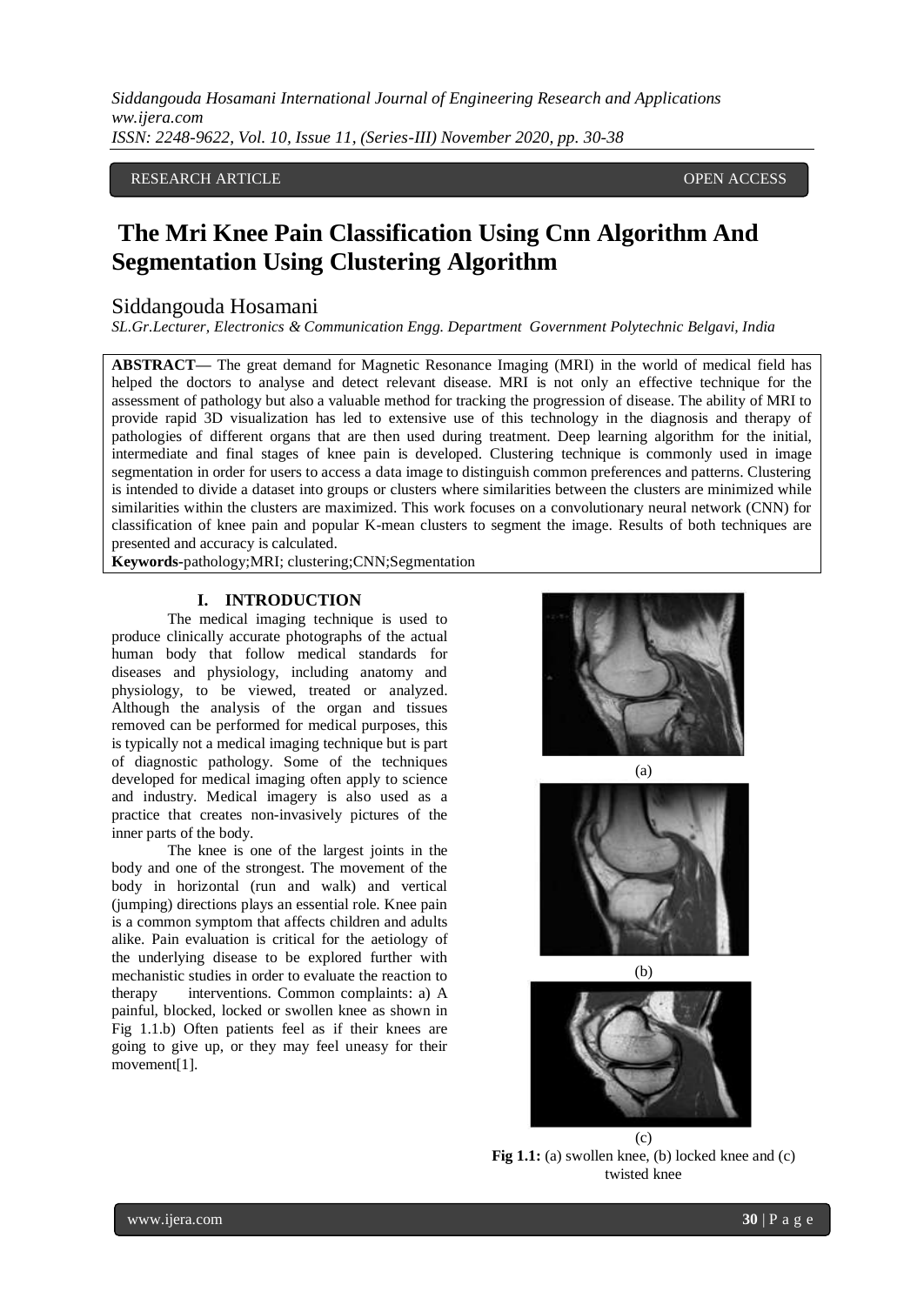Typically CNN has three major layer forms, including Convolution, pooling layer and completely linked layers. The input layer is the first step of a CNN. The entry is an picture in gray or RGB. Input is then fed into a convolutionary layer that measures the neuron output, running a dot between the weight and the neurons associated or related areas. The performance of a convolutionary layer shall be [64 x 64 x 8], if the width0 and height0 of the image0 are [64 x 64 ], with 8 filters. The pooling layer lowers the output by a certain factor from the convolutionary layers. The fully connected layer calculates the training data, resulting in the required output class array[5]. Below figure illustrates CNN architecture.



**Fig1.2:** General architecture of CNN.

Generally Machine learning is primarily aimed at extracting information from an image and these useful information is used further for other tasks following extraction. Few examples may illustrate the argument like pictures used for machine to maneuver through patterns, removal of damaged body organs, etc. Segmentation is the important process toward the interpretation ofimages. Segmentation is the mechanism by which images are partitioned into their components or objects. The entity and boundaries in an image are located and identified. This attempts to segment an image in sub-pieces based on those characteristics. Such characteristics may be based on other thresholds, contours, colors, or other patterns. It therefore helps us to analyze and portray a image easily.

CNNs are a special type of neural network for processing data with defined, grid-like topology. Sources include data from the time series that can be called a 1D grid that takes measurements at regular intervals, as well as image data that can be known as the 2D pixel grid. In practical applications, convolutionary networks were very successful. The term "convolutionary neural network" indicates that the network uses the word "convolution." Specialized form of linear action is Convolution. Convolutionary networks are only neural networks that use convolution in at least one of their layers rather than multiplication of the general matrix.

The input is a tensor with a form (picture numbers) x (image height) x (picture width) x (picture depth) while programming the CNN. Once the image is crossed in form (number of images) x (grid height) x (bandwidth) x (channel maps) it is then abstracted from a feature diagram. The following attributes should be present in a convolutions layer within a neural network:i)Kernels defined in configuration width andheight.ii)The input and output number ofchannels.iii)Output channel size of the convolution filter is equal to that of the input character map number(width).

#### **Image0 Feature0 Extraction0 Using Convolution0**

Pixel images can be used as an input to the standard feed-in neural network to address image recognition problems. However, there can be thousands of pixels in even small image sections, resulting in numerous link weight parameters. Various weight parameters have resulted, according to the VC theory, in complex structures which need far more operation to prevent overpowering. In comparison, CNN model sizes are incorporated in smaller kernel filters to facilitate the process of analysis, and CNN sizes are quicker and stronger than conventional neural networks that can be completely connected.

The main feature0 of CNN is evolutionary neuron layers. Input to the convolutionary layer is also considered to be one or more two-dimensional (or channel) matrices, and a number of 2-dimensional matrices are formed. The input and output matrices can differ. The goal of the learning process is to recognize kernel matrices K which will extract good discriminating properties for the classification of images. The context spread algorithm that optimizes weights of the neural network relation can be used as a weight of specific neuron relation to train the kernel matrices and distortions.

#### **Pooling0**

There are three phases in a typical layer of a convolutionary network. In the first point, the layer produces several parallel convolutions for a number of linear activations consisting of the standard layer of a convergence network. For the second stage, nonlinear activation functions such as the modified linear activation function are done by linear activation. Sometimes this phase is called the level of the detector. In the third section, we use a package function to adjust the level output further. A bundling feature replaces the network output at a specific position with an overview of nearby outputs.A pooling function replaces the output of the net at a certain location with a summary statistic of the nearby outputs. For example the max pooling.

For CNN, pooling layer plays0 an significant role0 for growing the function dimensions.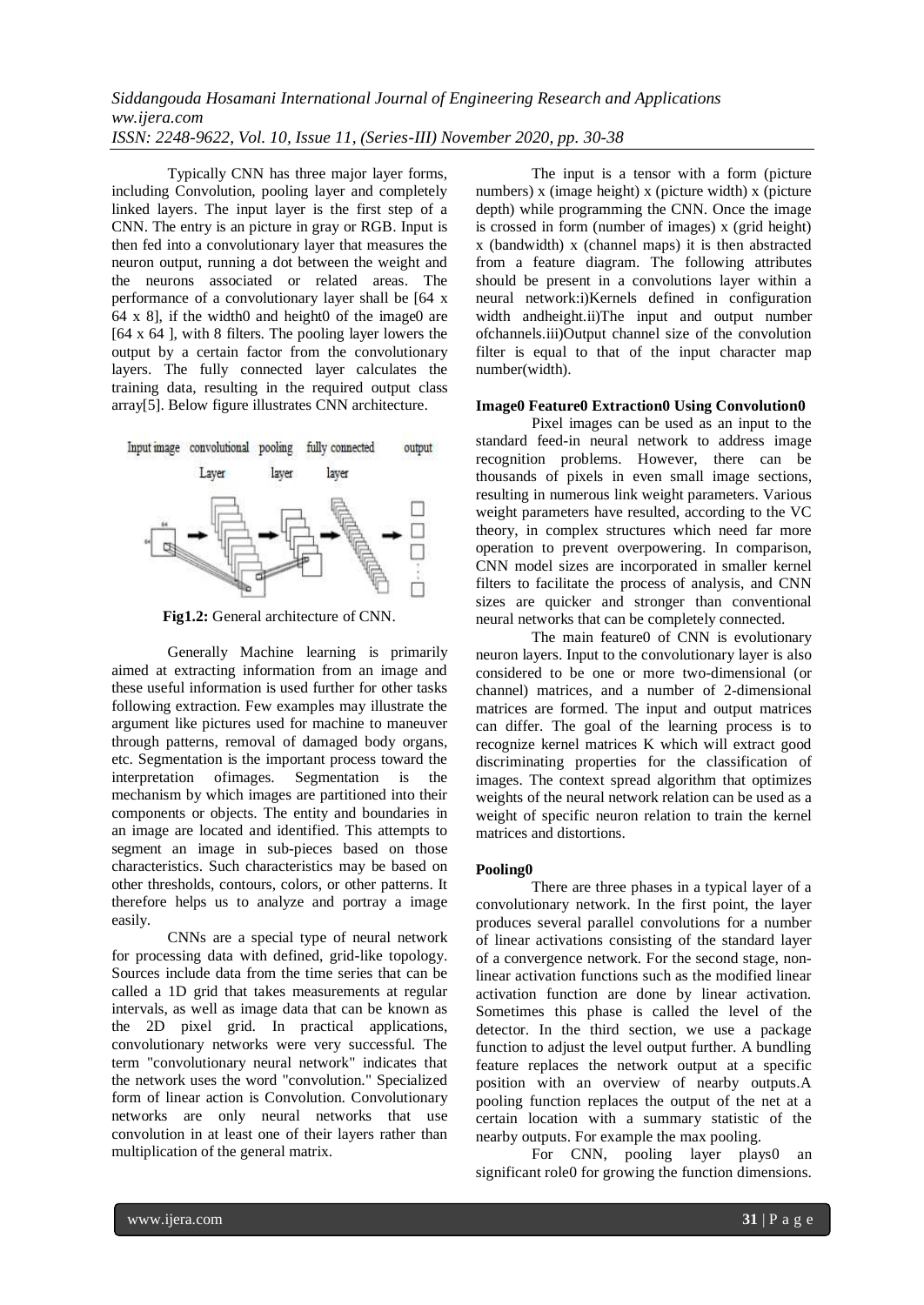CNN plays a crucial role in making the bonding layers more functional. To the the number of output neurons to a convolutionary layer, a pooling algorithm should be used to combine the respective elements in the convertion output matrices. The configuration network can provide pooling layers locally or globally to streamline the underlying computing. Through integrating the outputs of neuron clusters at one layer into a single neuron in the next layer, pooling layers minimize data dimension. Local pooling blends tiny clusters, typically 2 x 2. Global pooling operates on the convolutionary layer of all neurons. Further, pooling will measure a limit or an average. Max pooling uses the entire value on the previous layer from each of a cluster of neurons. Average pooling uses the average value in the prior layer from each of a cluster of neurons. Only neurons must be routed to a gradient signal that contributes to the bundling production during error propagation.[6].

### **ReLU Neuron Activation**

For non-linear transfer functions, the position of activation of neurons is used in DNN. The most common functions for activation include sigmoid  $f(x)$  $= 1/(1+e-x)$  and hyperbolic tangent f(x) = tanh(x). Tangents are nonlined, saturated functions which, when input increases, reduce the output gradient by zero. Some recent studies have shown that nonsaturating,non-linear functions such as corrected linear function  $f(x) = max(0,x)$ , improve learning speed and classification efficiency in a CNN0 application. Our CNN model uses the ReLU feature activation of the convolutionary layer. Test results showed that ReLU increases the rating efficiency by 2.5% and converges a network much more rapidly than with Sigmoid.

Linear rectified units are easy to automate when linear units are imitated. A linear unit and a linear unit differ only if a linear unit that is fixed produces nil in half of its domain. This implies that derivatives remain large when a rectified linear unit is operational. The gradients are not only large, they are constant, too. The second derivative of the correction process is approximately 0, and wherever the unit is involved the correction process comes from 1. And the gradient path is much stronger than the activation functions, leading to second-order learning results. Initializing the parameters of a related transformation may be good practice to define all elements in a small positive value like 0.1. It is therefore very likely that linear corrected units will initially be enabled for most inputs and that derivatives will move through in the training system. There are several generalizations of linear rectified units. Most of these generalizations work comparatively with rectified linear units and sometimes better A maxout unit can study a linear convex function with pieces of up to k. Maxout units can therefore be seen rather than simply the

relationship between units, as learning how to activate. With enough k, a maxout unit can learn to approximate any convex function arbitrarily. A twopart max-out layer may learn to use the corrected linear enhancement function and a corrective value function, leaky or parametric ReLU in order to implement the same x-function as the conventional layer.For example, the maxout layer is distinct from all other layer types, which ensures that the learning mechanisms are distinct, even in cases in which maxout performs the same x function as in other layer types. A maxout unit requires more regularization, as k weights vectors are not just parameters, but linear corrected ones. If there is a wide variety of training sets and a limited number of pieces per package, they can work well without regularization.

## **Fully connected layer**

Each neuron in one layer is connected to each neuron in a completely connected layer in a different layer. It is basically the same as the traditional neural network (MLP). A completely linked layer is used to identify images across a flattened matrix. The aim of a completely connected layer is to use and classify the results of the convolution process into a label. The output of the convolution is flattened into a single value vector, which is each likely to have a certain feature on a label.

The input values are passed into the first neuron sheet. They are multiplied by weights and are activated in the same way as the classical artificial neural network (usually ReLu). Then they go to the output layer, where each neuron represents a ranking mark. To define the weights most accurately, the fully integrated component of the CNN network goes through its own context propagation cycle. The weights of each neuron give priority to the most suitable mark.

#### **Image Segmentation**

Picture segmentation is a process by which the image is divided into several sections. The fundamental aim of this segregation is to allow pictures to be analyzed and interpreted with quality conservation. It is also used to trace the borders of objects within the pictures. The pixels are marked according to intensity and features in this technique. Such pieces reflect the entire original picture and gain its strength and similarity characteristics. The technique of distortion of the image is used to create a 3D body contour for clinical purposes. Segmentation is used for the vision of computers, malignant analyzes of pathogens, tissue sizes, structural and functional measurements and the 3D rendering of techniques.

The segmentation of images is classified into: I local segmentation and (ii) global division.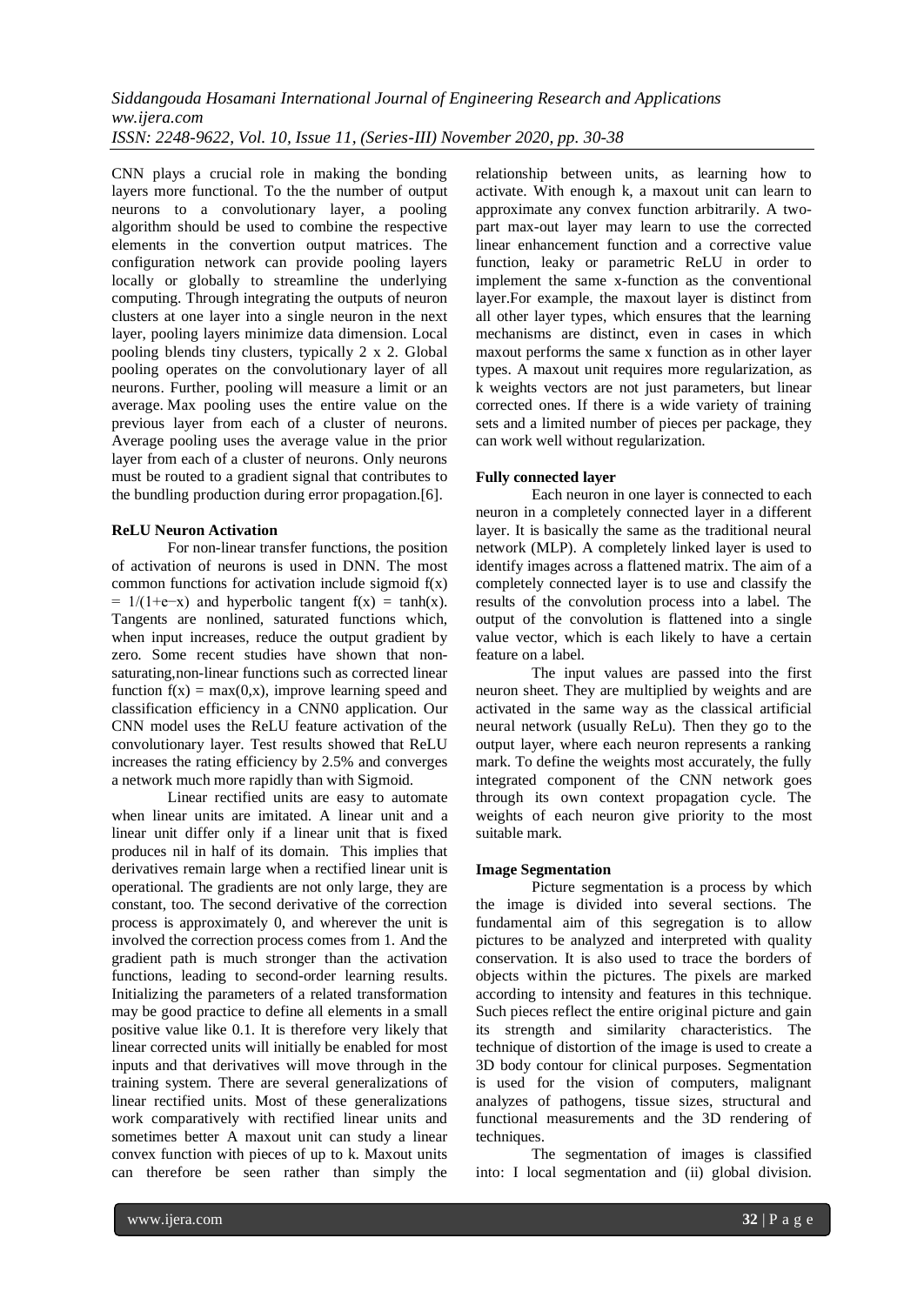Especially in a single subdivision, the local segmentation works. In contrast with the global sort, this technique has fewer pixels. The whole picture acts as one unit in the regional segmentation. This method can accommodate more pixels.

The goal of segmentation is to simpler and more effective and easier to analyze the representation of a image. Image segmentation is usually used in order to locate images with objects and borders. More precisely, image segmentation is the process of allocating each pixel in an image with a label that has other pixels with the same label.

The segmentation of images requires the transformation of an image into a series of pixel regions represented by a mask or a labelled image. By separating an image into segments, only the main segments of the image can be processed instead of the entire image. An abrupt discontinuity in pixel values is a typical method that generally indicates edges defining an area. Another that method is the detection of similarities in the image regions. Some strategies that accompany this approach include regional growth, clustering and limitation. Throughout the years, various methods have been developed using domainspecific expertise to effectively address segmentation problems in particular application areas in order to perform image segmentation. Let us therefore continue with a clustering approach in the K- means clustering of image segmentation.

The segmentation of images is a crucial computer vision process. In order to simplify image analysis, the object data is divided into parts. Segments are objects or component parts, which involve collections of pixels or "super-pixels." Photo segmentation classifies pixels into larger parts, which removes the need to consider single pixel as observation units. The effect is a sequence of segments covering the entire image or a set of contours derived from the image. Each area pixel is similar to other characteristics, such as colour, strength or texture, or computed characteristics. Concerning the same feature(s),neighboring regions are substantially different.If the contours after image segmentation can be applied to a stack of images common for medical images the resulting contours can be used with algorithms such as marching cubes for making 3D reconstructions.

# **Thresholding**

The segmentation of thresholds depends on the value for transforming the gray picture to black and white. Many other radiology methods have been used, for example in Otsu and k-means, to restore or reslim images. Thrust method is useful to set the limits in the dark context of solid objects. The threshold techniques allow that variations exist between the intensities of the target and the context. Three kinds of

thresholding methods are available. These methods include the global selection threshold, adaptive and histogram-built. Usually global threshold is used for all segmentation technologies which is broader.

A thresholding technique is the simplest method for image segmentation. This method converts a gray image to a binary picture centered on a certain amount of intensity, which is called a pixel black and not a pixel white. The threshold or clip standard is utilized in this approach. One is the global limit and the other is the local limit.

If  $f(x,y)0 > T$  then  $f(x,y)=00$  else  $f(x,y)=2550$ 

The most significant thing is that when several levels are selected, the threshold or values are selected. Some common industrial methods include the maximum entropy method, balanced histogram thresholds, Otsu (maximum variance) method, and kmean clustering.

The main aim of this paper is to classify the knee pain stage of MRI using Convolutional Neural Networks (CNNs) due to the advanced image processing and faster computation feasibility and kmeans segmentation is applied to detect the infected region.

Image segmentation can be classified into various categories such as region based, edge based, clustering methods, PDE (Partial Differential Equations) based segmentation techniques [2].With the recent rapid growth of the technological advancements, medical science has also improved. But medical science is dependable on the current improvement of technologies. With this technological improvement it has reached to certain esteem where it can diagnose any diseases in a very less time with full accuracy.

The MRI has become the standard way of studying the knee. In this paper, the magnetic resonance pictures of the knee are pre-processed to identify the pain and then detect the area with an approach to image segmentiation. The identification of infected cells by k-means clustering0 has been carried out.

Narmada M. Balasooriya et al suggested the use of advanced neural networks (CNNs), an algorithm for deep learning with advantages over the simpler and accurate use of neural networks. CNN algorithm will be used for tumor identification when a patient and an advanced CNN model set of MRI images has been developed, trained on cross validation and tested on MRI brain pictures. [4].

Qing Li∗, Weidong Cai et al proposed image classification method using customized Convolutional Neural Networks (CNN) with shallow convolution layer to classify lung image patches with interstitial lung disease. This method gives better classification result than unsupervised RBM neural network[6].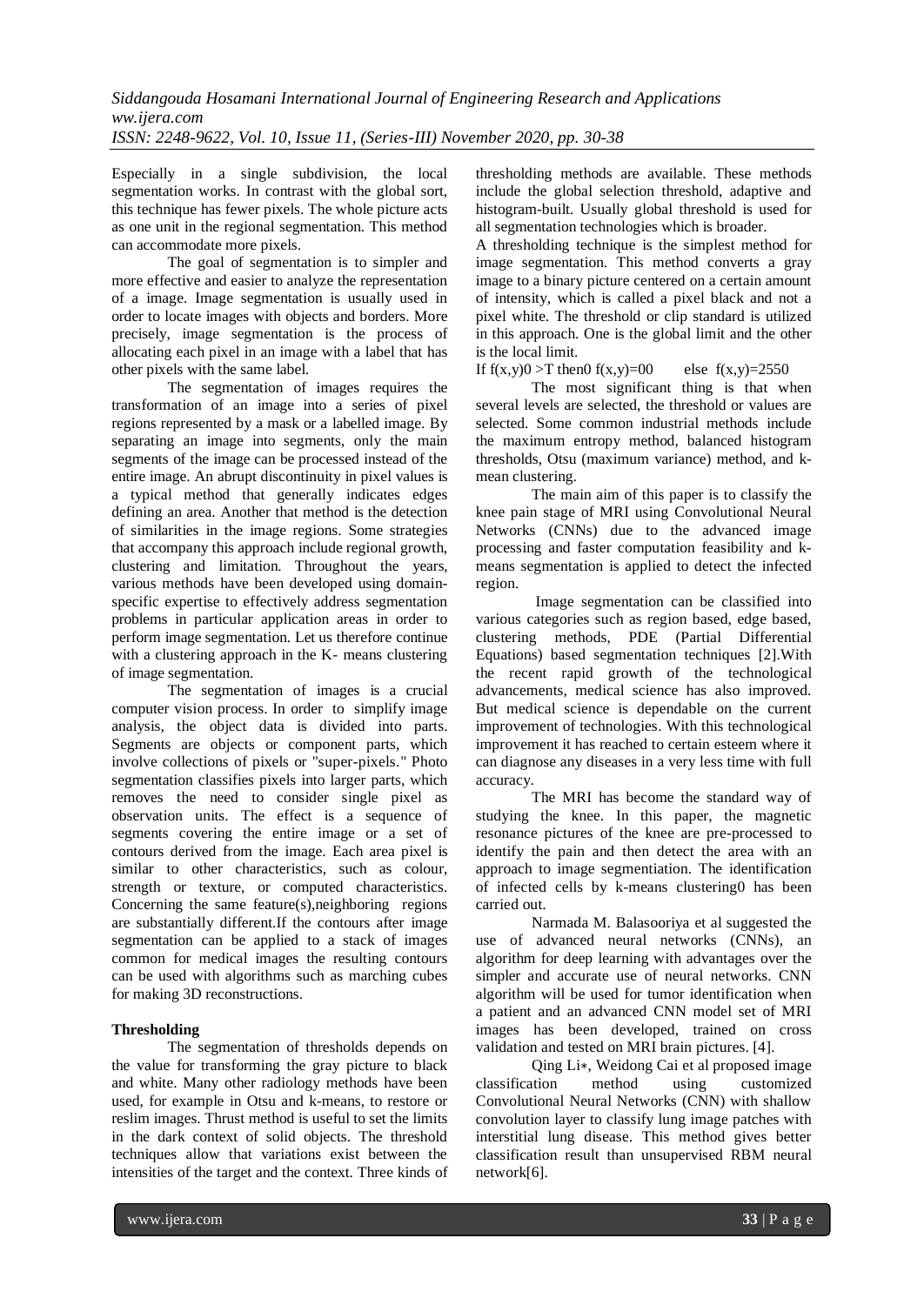# *Siddangouda Hosamani International Journal of Engineering Research and Applications ww.ijera.com*

*ISSN: 2248-9622, Vol. 10, Issue 11, (Series-III) November 2020, pp. 30-38*

V. Couteaux,, S. Si-Mohamed, et al proposed Automatic knee meniscus tear detection and orientation classification with Mask-RCNN some times this method leads to a class imbalance, hence cascaded the Mask R-CNN into a shallow ConvNet to classifytear orientation[1].

D.Selvaraj et al has segmented skull and CSF(cerebrospinal fluid) from magnetic resonance image of brain. CSF is segmented by orthogonal polynomial transform and this approach is based on intensity based thresholding to get boundaries between cerebrospinal fluid (CSF), Gray Matter (GM) and White Matter (WM).[18]

Natarajan P1 , Krishnan.N et al proposed a technique of Tumor Detection using threshold operation in MRI Brain Images. This approach uses sharpening and median filters, enhancement of image is performed by histogram equalization and segmentation of the image is performed by thresholding[2].

Adhikari et al. have applied cs FCM algorithm on Brain MR Pictures to achieve better output with respect to both qualitative and quantitative tests, including the validity functions in the cluster, the precision of segmentation, tissue segmentation and the operating property of the receptors (ROC) curve on image segmentation outcomes.[15]

Abdel-Maksoud et al. have proposed a hybrid technique that gets the benefits of the K-means clustering for image segmentation in the aspects of minimal computation time. In addition, it can get advantages of the Fuzzy C-means in the aspects of accuracy. In order to have more visualization clearly,Intensity adjustment and 3D evaluation can be done by using 3D slicer.[14]

Juan et al. have proposed the Colored segmentation with K-means clustering algorithms is performed to be highly promising to MRI applications for tracking objects in medical images. The brain areas of a tumor or lesion can be distinguished from the colored picture precisely. Pathologists can discern precisely lesion size and area using this approach.[44].

## **CLUSTERING TECHNIQUE**

In this section we discuss k-means clustering technique and its underlying mathematical model is presented.

K-Means algorithm cluster is an uncontrolled algorithm, which is used to segment the area of interest from the background. It clusters or divides the data into K-clusters or K-centered components. If you have n labelled data, the algorithm is used. The aim is to identify such groups based on a similarity between the data and the number of groups identified by K.

> $||xi(j)-cj||2$  $J_{i=1}^{\mathbf{k}} \sum$

www.ijera.com **34** | P a g e

Where *j* is objective, *k* is cluster number, *n* is case number and cj is the centroid for cluster j.

K-means clustering is a method of vector quantification originating from signaling, which aims to divide n observations into k clusters, in which the cluster with the nearest mean is each observation, serving as a cluster prototype.It was proposed to classify specific intensity pixel into pixel groups with associated properties or patterns. K-means clustered algorithm. The basic algorithm for K-Means is the following:

a) Cluster centers, based on a heuristic or random approach, arechosen.

b) Assigning pixels, according to those features, to those cluster centers which have a minimum distance from thatcenter.

c) The sum of all the pixels0 in clusters0 recompose the cluster centers.

d) The last0 two0 steps0 shall be repeated until no further new cluster center is created. Speed, colour , texture, position and so on distinguish the pixels.

# **II. METHODOLOGY**

### **i.The Proposed CNN model**

In this paper, a deep CNN is proposed for accurate knee pain MR image classification. The architecture of the network is mainly based on knee MRI experiments. The software is specifically designed for the classification of knee MRI images. iThe network comprises five layers, two convolutionary, two max pooling layers and one fully linked.

. This network has five layers consisting0 of 2 convolutional0, 2 max pooling0 and 1 fully connected layers.



**Fig 1.5:** Proposed CNN architecture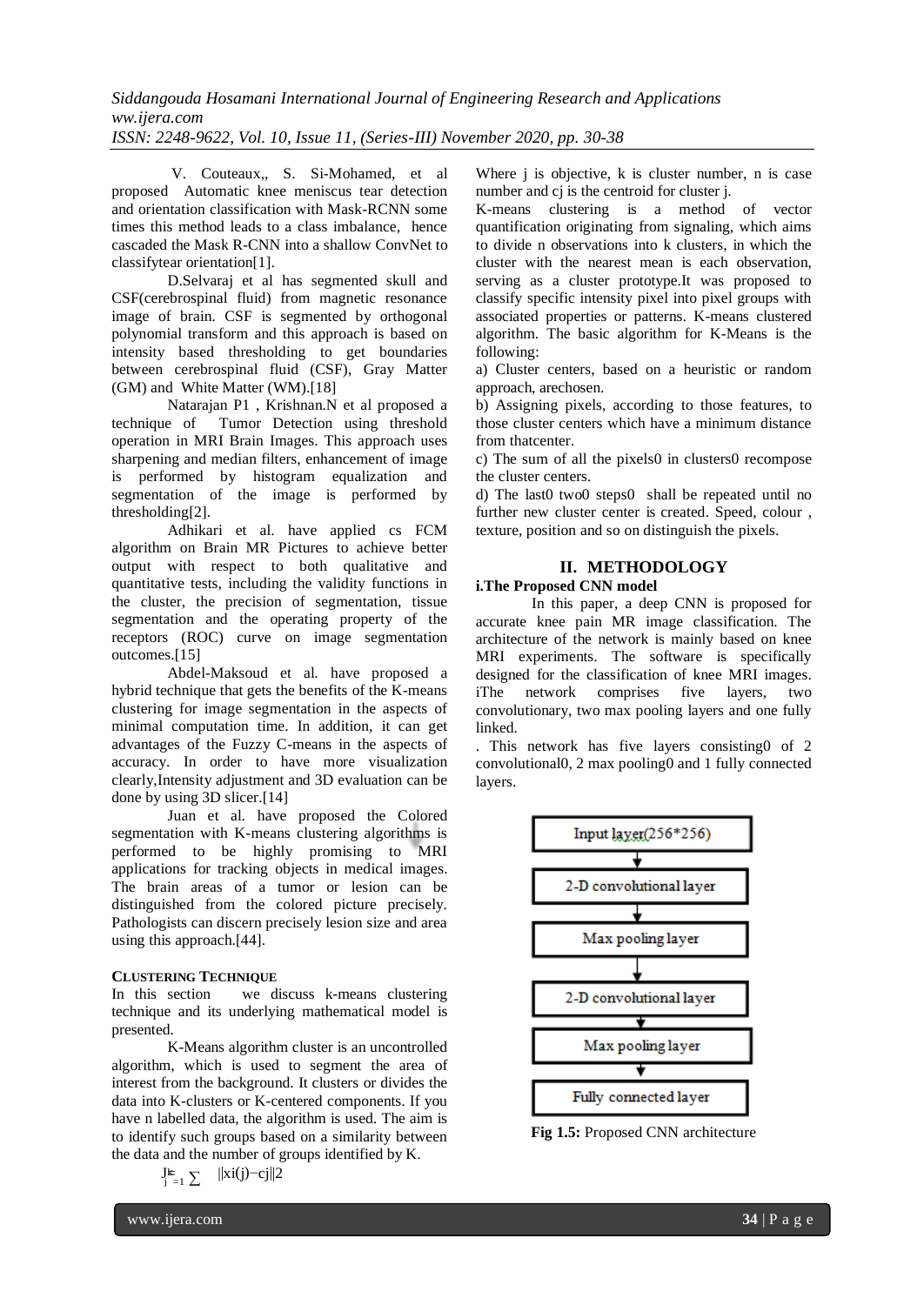The images are re-sized in order to reduce the image size and speed of removal in 256 \* 256 pixels width and height. There are 3 color channels in each frame. The input consists of two arrays of image pixel values and image tags. When these arrays are fed to the network, the first convolutionary layer passes through them. Within this layer 2-D convolutionary filters are added and for further measurement, a Rectified Linear Unit (ReLU), is enabled. Mathematical definition of the ReLU is shown below Equation,

### $f(x) = max(0, x)$

Here x is the neural network's net-input. The production of the first layer then is generated to the maximum pooling layer, in which two factors sample the images.

The results are forwarded to next convolution layers, filters and ReLU. To detect an initial stage, intermediate or final stage knee pain level. The increase in filter number in each convolutionary layer guarantees the measurement in each layer of more local features. The default values of 1 are set to shift the filters one pixel a time for every convolutionary layer. This is due to the intricate nature of MRI images being removed. The functionality is removed. The volume parameter for padding is equal to the width and height of the product. The second maximum output of the pooling layer will be fed into the fully connected ReLU layer. The final layer is a completely linked plate.

The trained data set consist of, three stages of Knee pain data. 30 images of stage-1, 78 images of stage-2 and 36 images of stage-3 in Convolutional neural network. When the test data is applied as an input,it is then compared with the trained data to detect the knee pain class as the pain is in initial stage or intermediate stage or final knee pain stage.

ii. PROPOSED SEGMENTATION ALGORITHM





The next step is to segment the image when the image of the MRI knee pain is identified by using

a convolutionary neural network. We can detect the infected area from segmentation. For segmentation of a MR image, the input MR image is taken, Then Gray scale conversion is applied to that image. This MR image is segmented using k-means clustering.

## **III. SOFTWARE REQUIREMENTS**

Python language is a versatile language, highly lightweight and effective for manipulating images, which is associated with the numerical set. Python has the simplicity of Ped in conjunction with the numerical strength and ease of use of MATLAB, but is open source. Compared to compiled languages, source code is usually small for many reasons : highlevel information types and operations, no dynamic type declarations, automated meniority management and indented command blocks. The same optimization will cost considerably more time with similar databases and functionalities in C / Ct+. In C / C++ (built-in) there is also a large set of libraries, for Python, that virtually discard the compile / correct / compile method. These features produce a large increase in productivity. The images are shown with the Python Graphic Using Interface (CUI) standard Python module and the features of the Tk package.

TensorFlow is a library open source created for Python by the Google Brain team. In order to allow users to introduce deeper neural networks for work in work areas, including picture recognition. work areas, including picture recognition, classification and natural language processing, TensorFlow combines different algorithms and modeling. TensorFlow is an efficient system that operates by implementing a collection of mathematical processing nodes called "graphs" for the full set of nodes.The specific requirements are MS Windows and Python 3.7.8 version with CV2 and Numpy libraries.

## **The machine learning workflow**

The training cycle is relatively common for a neural network model and is divided into four phases.

#### **Preparation of data**

Next, you must collect and place the data in a way that the network can practice. This ensures that images are collected and labelled. You must even prepare or pre-treat a data set prepared by someone else before you can use the data for training. Even if you download it.For loading the data load\_data() command is used.

#### **Creating the model**

To construct a neural network model, you have to select various parameters and hyper parameters. Decide about how many layers are to be included in your design, which layer inputs and outputs will be, what sort of activation functions will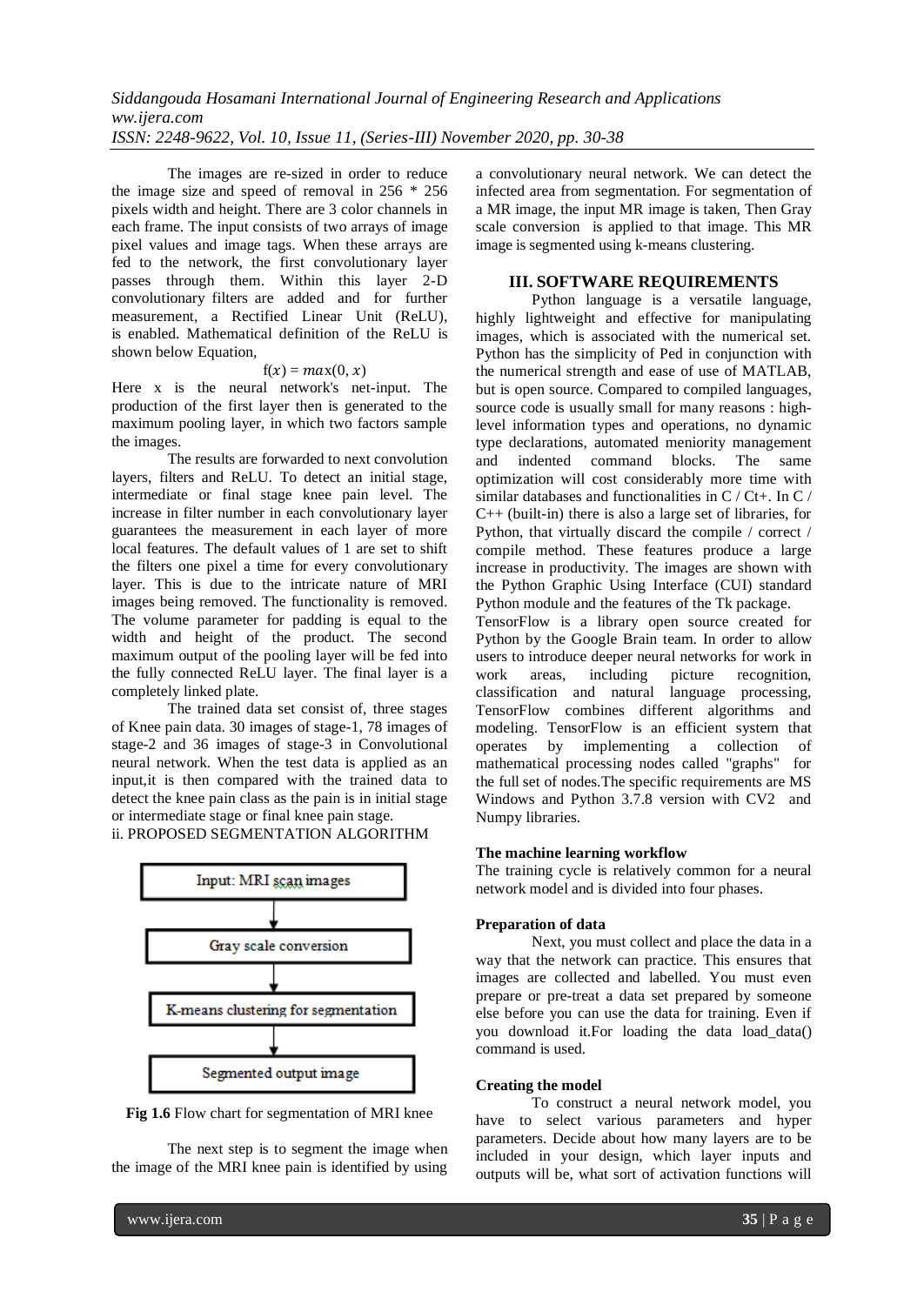be used, whether or not you are falling, etc.ReLU is the most common activation and padding ensures that we don't change the image size at all.

### **Training the Model**

Create an instance of the model and paste it with your training data after you have developed your model. When training a model, the biggest consideration is how long the model takes to train. Through determining the number of times to be practiced, you can set the training period for a network.

#### **Model evaluation**

The model has been tested in a number of steps. The first phase in the model evaluation is the calculation of model output against an uneducated data collection. The model performance is measured and evaluated by different measurements.

# **IV. RESULT OF IMPLEMENTATION**

## **i. Data set**

Many open repositories provide the data required for this article. MR images are collected from RADIOPEDIA. The data collection collected includes 144 pictures of 17 patients. The photographs must be converted to a normal picture format such as JPEG and classified according to pain in the knees.

#### **ii. Classification Result**

Proposed knee MR image classification architecture as mentioned in methodology is applied to determine the stage of knee pain, whether the pain is in initial stage or intermediate stage or in the final stage. The trained data set of a knee pain MR image consist of 30 images of stage-1,78 images of stage2 and 36 images of stage-3.

For test data image classification, two 2D convolution layers are used to perform convolution, two max pooling layers are used to decrease the dimension, ReLU is used as an activation function two to activate the neurons and finally all the neurons combined in a completely connected layer are used to evaluate the stage of knee pain that is to determine the stage of a knee pain. Few classification output of each stage is shown in below figure.









**Fig 1.7** Output knee MR images of initial stage



**Fig 1.8** Output knee MR images of intermediate stage



**Fig 1.9** Output knee MR images of final stage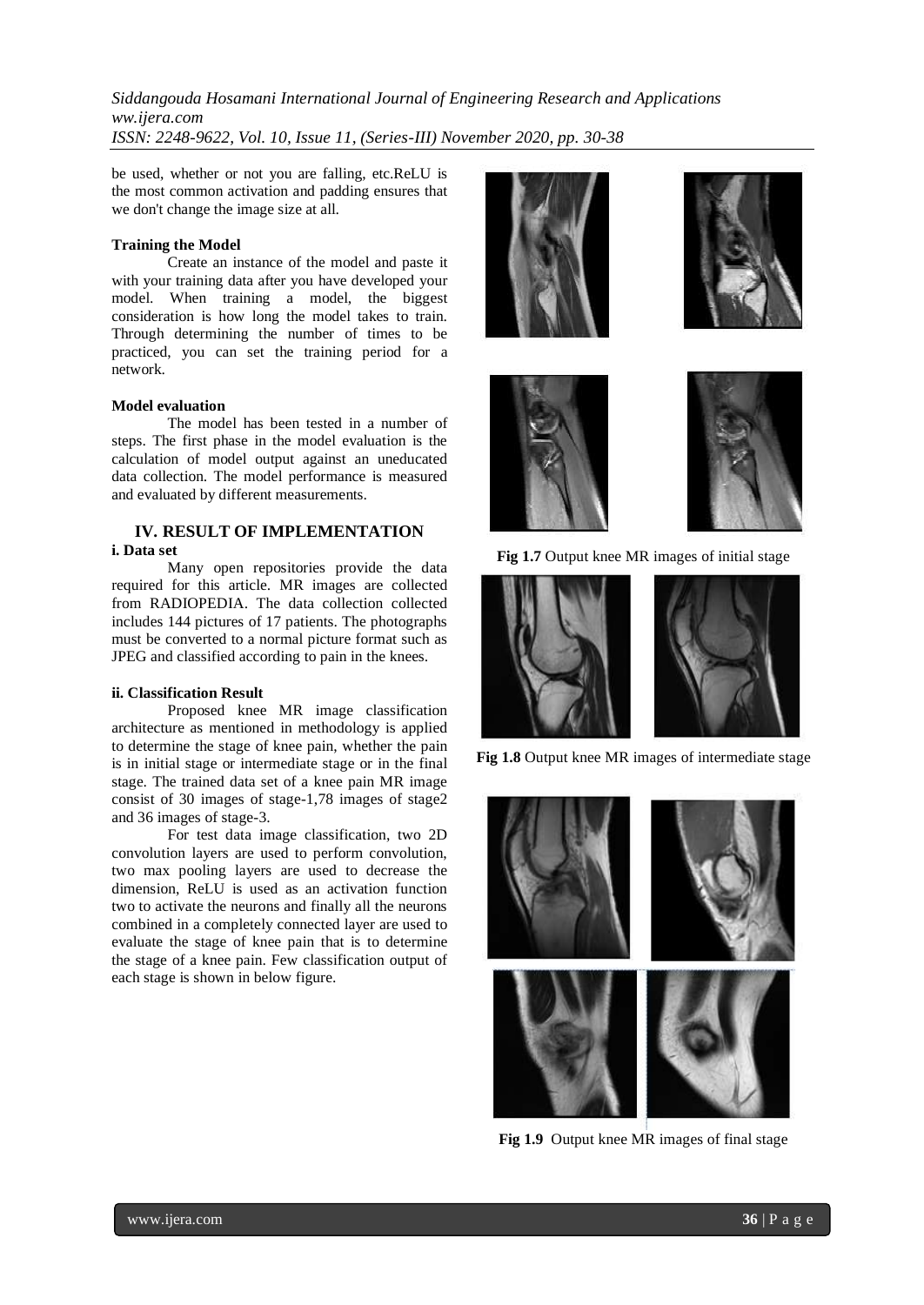From the output of the simulation we can observe that, in initial stage and in final stage the size of knee swelling will be on to lower side hence there will be mild pain, whereas in intermediate stage the size of knee swelling will be on to a bigger side hence the pain will be severe. For the trained data set, the accuracy of proposed model is 99%.

## **V. RESULTS OF THE SEGMENTATION**

When k- means that segmentation is used to classify the infected region, after the identification of any stage of Knee pain. 1)The image is then read and transferred to a matrix shape and image size.2)After this image has been reworked to represent it in a linear manner.3)The k-means algorithm is applied to the original image. The algorithm starts clustering or grouping objects on a basis of features and centroids when k-means is applied to the input image.4) The cluster number is the user input and variable. The target picture becomes clearer with the increase of clusters. (5) The image is then displayed displaying the dead cells of all regular knee cells and showing all cells not known as dead, but impaired due to the faulty regions.

The area that was affected is the highlighted part of the original knee photo. We noticed a minor segmentation of the infected element after using the K-MEANS algorithm with cluster no. 2. However, the image output shows the area of infections being visible or the cells that are affected are segmented from the normal cell when we use the same algorithm with cluster number three. From the method implemented above, we can see that with the identification of infected area the output is so simple as shown in fig. 1.10.



**Fig 1.10:** Analysis of results obtained by K-Means

#### **VI. CONCLUSION AND FUTURE SCOPE**

 Convolutionary neural networks are commonly used to identify images. The use of CNNs for the classification of knee pain improves the accuracy of the knee pain stage detection. A less complex CNN model for the classification and estimation of knee pain into three distinct classes of MR pictures is proposed in this project. The accuracy of the model proposed is 99%. In training and testing

the pattern, MRI scans of the swollen knee, the locked knee are used.

 The segmentation and examination of medical images is very critical for the identification of the infected area. Thus, by applying threshold and segmentation, we have achieved our objective. On the number of MR images in the section of the region concerned, the K-means algorithm was evaluated. The picture shows clearly the infected cells isolated from healthy cells. These methods are very simple and common.

The main approach used for image classification is the evolutionary neural network. This method depends upon the number of convolutionary layer and pooling layer, precision and performance. which can be enhanced by adding additional layer.

#### **REFERENCES**

- [1]. V. Couteaux,∗ , S. Si-Mohamed" Automatic knee meniscus tear detection and orientation classification with Mask-RCNN".
- [2]. Natarajan, Krishnan, Natasha Sandeep Kenkre," Tumor Detection using threshold operation in MRI Brain Images" International Conference on Computer intelligence and Computing Research, pp 1-4, 2012
- [3]. Anupurba Nandi "Detection of human brain tumour using MRI image segmentation and morphological operators" 2015 IEEE International Conference on Computer Graphics, Vision and Information Security (CGVIS)
- [4]. Narmada M. Balasooriya∗and Ruwan D. Nawarathna " a sophisticated convolutional neural network model for brain tumour classification"
- [5]. Nima Tajbakhsh "Convolutional Neural Networks for Medical Image Analysis: Full Training or Fine Tuning?" IEEE TRANSACTIONS ON MEDICAL IMAGING, VOL. 35, NO. 5, MAY 2016
- [6]. Qing Li∗, Weidong Cai∗, Xiaogang Wang at el image classification with convolutional neural network" International Conference on Control, Automation, Robotics & Vision Marina Bay Sands, Singapore, 10- 12th December 2014
- [7]. H.P. NG, S.H. ONG, K.W.C. "medical image segmentation using k-means clustering and improved watershed algorithm"
- [8]. Ruchika Bansal" MRI Image Segmentation Using Active Contour and Fuzzy C-Means Algorithm" International Journal on Recent and Innovation Trends in Computing and Communication ISSN: 2321-8169 Volume: 2 Issue: 8